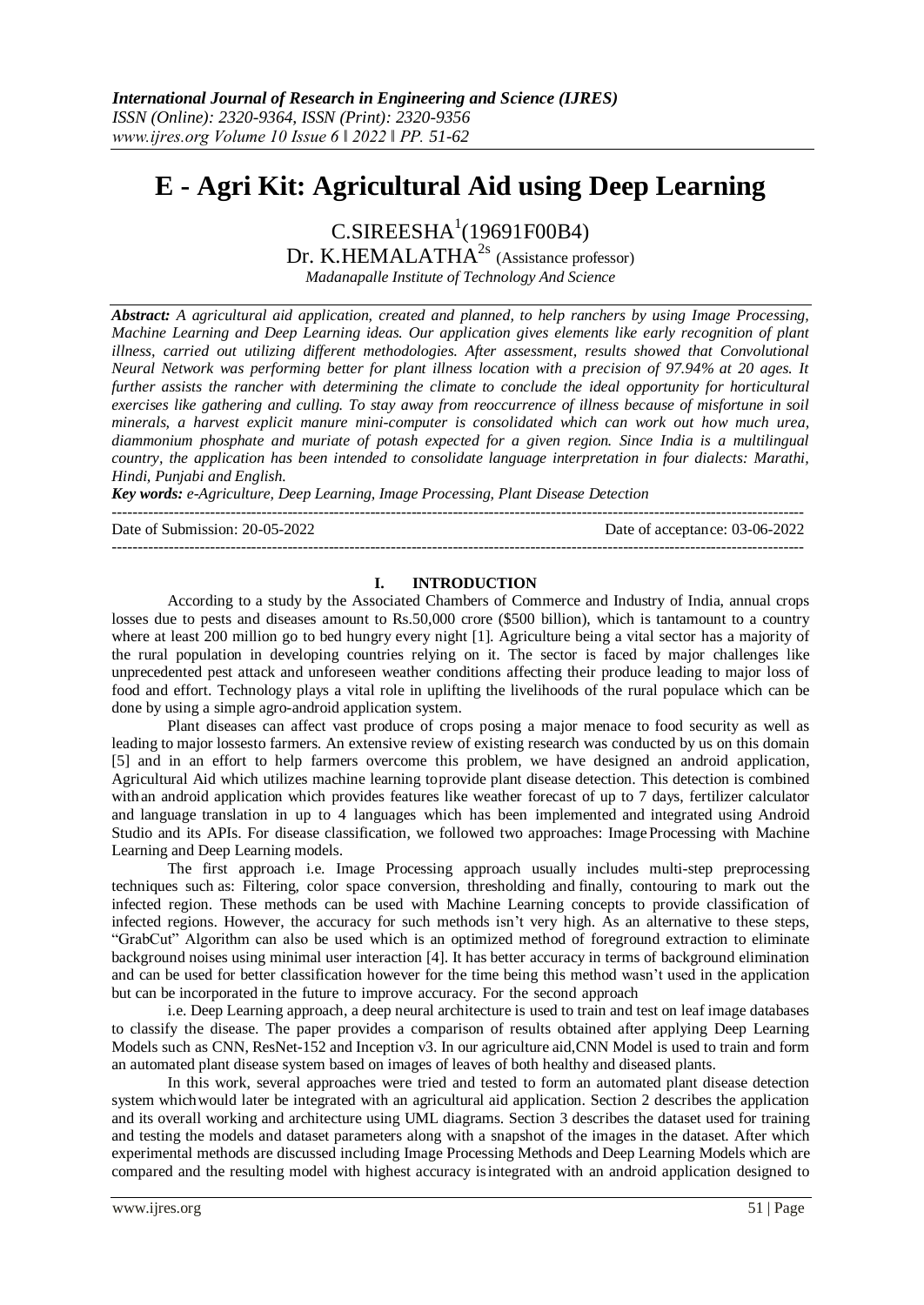help farmers. The paper concludes with some overall discussion and future direction of research which can be donefor the evolution of the application designed.

# **II. DATASET**

### *A. Plant Village Dataset*

Plant Village Dataset [3] is a publicly available dataset of 54,309 images of healthy and diseased leaf images for 14 crops such as tomato, potato, corn, orange, grape etc. The images are taken such that the leaf is placed on top of a neutral backgroundbefore clicking their picture. Each leaf image has 38 labels assigned to them which is a crop-disease pair as shown in Figure

1. Due to GPU specifications and hardware limitations, for our application we have used 6 crops namely: Tomato, Potato, Orange, Corn and Cotton. The detailed parameters of the datasetcan be described by Table 1.



Fig. 1. Example of the leaf images in Plant Village Dataset, labelled as: **(1)** Apple Scab, Venturia inaequalis **(2)**  Apple Black Rot, Botryosphaeria obtusa **(3)** Apple Cedar Rust, Gymnosporangium juniperi-virginianae **(4)** Apple healthy **(5)** Blueberry healthy **(6)** Cherry healthy **(7)** Cherry Powdery Mildew, Podosphaera clandestine **(8)** Corn Gray Leaf Spot,Cercospora zeae-maydis **(9)** Corn Common Rust, Puccinia sorghi **(10)** Corn healthy **(11)** Corn Northern Leaf Blight, Exserohilum turcicum **(12)** Grape Black Rot, Guignardia bidwellii, **(13)** Grape Black Measles (Esca),Phaeomoniella aleophilum, Phaeomoniella chlamydospora **(14)** Grape Healthy

### *B. Cotton Dataset*

Images in Plant Village Dataset are captured in such a way that the leaf is extracted and placed on top of a neutral background before clicking the image. Training on such a dataset decreases the efficiency of the model to perform in real time scenarios where the leaf image may have noisy background. Hence a dataset was needed which included more real time images.

To include more real time images having variable orientation, background noise or other leaves present in the background, we worked on raw images of healthy and diseased cotton leaves taken from Shirpur and labelled by industry experts as seen in Figure 2. These images were processed to form a proper cotton dataset which was used to train our model so that it can accommodate real time images.

Due to insufficient images for other disease classes, only Healthy and leaf images with Magnesium Deficiency were considered for training our model. Dataset parameters can be described by Table 1.



Fig. 2. Example of the leaf images in Cotton Dataset, labelled as: **(1)** Healthy **(2)** Magnesium Deficiency **(3)**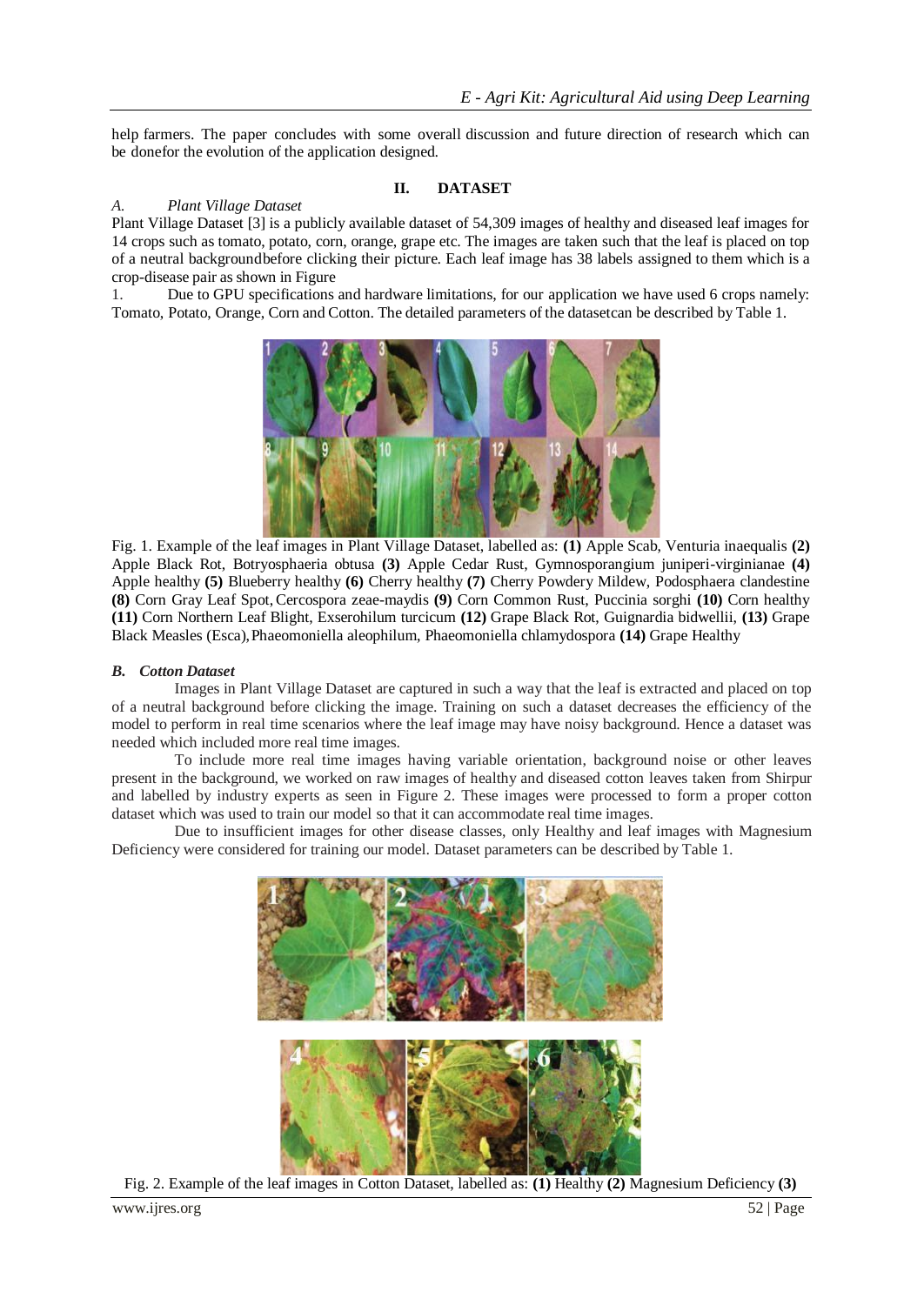| 1 ADDE 1.081600 1 AWARD 10N           |                                                                                                                                                  |                                                                                                         |  |  |
|---------------------------------------|--------------------------------------------------------------------------------------------------------------------------------------------------|---------------------------------------------------------------------------------------------------------|--|--|
| Parameter                             | <b>Plant Village</b>                                                                                                                             | <b>Cotton Dataset</b>                                                                                   |  |  |
| of<br>Size<br>Database                | 54,309 Images                                                                                                                                    | $2,100$ Images                                                                                          |  |  |
| of<br>Format<br>Images                | .jpg                                                                                                                                             | .jpg                                                                                                    |  |  |
| Bit Depth                             | 24                                                                                                                                               |                                                                                                         |  |  |
| Resolution                            | 256x256 (pixels), 96x96(dpi)                                                                                                                     | Variable (mostly 506x520pixels)                                                                         |  |  |
| Total<br>Crop<br><b>Species</b>       | 14 (Grape, Orange, Soybean,<br>Apple, Blueberry, Cherry,<br>Peach, Bell Pepper, Potato,<br>Corn,<br>Raspberry,<br>Strawberry, Tomato)<br>Squash, | 1 (Cotton)                                                                                              |  |  |
| <b>Types</b><br>οf<br><b>Diseases</b> | Fungal (17), Bacterial<br>(4), Mold (2), Viral<br>$(2)$ , Mite-Affected $(1)$                                                                    | Magnesium<br>Deficiency,<br>Alternaria<br>Blight,<br><b>Bacterial</b><br>Blight, Jassid, Powdery Mildew |  |  |
| Availability                          | Public                                                                                                                                           | On request (from Shirpur, Maharashtra,<br>India)                                                        |  |  |

#### Alternaria Blight **(4)** Bacterial Blight **(5)** Jassid **(6)** Powdery Mildew **TABLE I.**DATASET PARAMETERS

# **III. EXPERIMENTAL METHODS**

In this section, we have discussed two approachestaken to detect and classify plant diseases. Each approach is discussed in detail to include steps, type of models utilized and results.

# *A. Image Processing Approach*

Image Processing is a popular first step in the process of plant disease detection and often includes multi-step processes to achieve processed, ROI centric input images for further classification [6][7][8][9][10]. In this approach, various Image Processing techniques were used on the input image to get a final output image which would mark the infected area and also calculate the percentage of area infected in the leaf. The major advantage observed in this approach was that this approach eliminated the need to extract the leaf and place iton a black background during image capture for the algorithm towork. In real time scenario, the infected leaf would be present amongst a cluster of mixed crops and this approach was able to segregate the infected leaf from the healthy ones in an input image.

Step 1: For the first step of the algorithm the user can click an image of the leaf he wishes to classify and input it to the algorithm through a GUI.

Step 2: Then we applied Mean Shift Filtering, a data clustering filtering algorithm where for each original pixel is replaced by a new spatial and color mean that creates a smoothing effect on the input Image which removes any background noise

Step 3: Next, contouring is performed to identify which leafis infected and of interest by marking the closed curves for further steps in the algorithm. This step also serves as theidentification of the region of interest, the diseased spots.

Step 4: Further, thresholding is implemented to show the infected parts of the leaf by converting images to binary imagessuch that any pixel value below threshold value and abovethreshold value are segmented into two parts and converted intoeither 0- or 255-pixel value.

Step 5: After thresholding, the infected part is masked out toget the infected part with original RGB values.

Step 6: This second contouring is done to identify and mark out the infected part in the leaf which is contoured and selected in the first contouring. After executing all the above steps, the result is observed as illustrated by Table 2.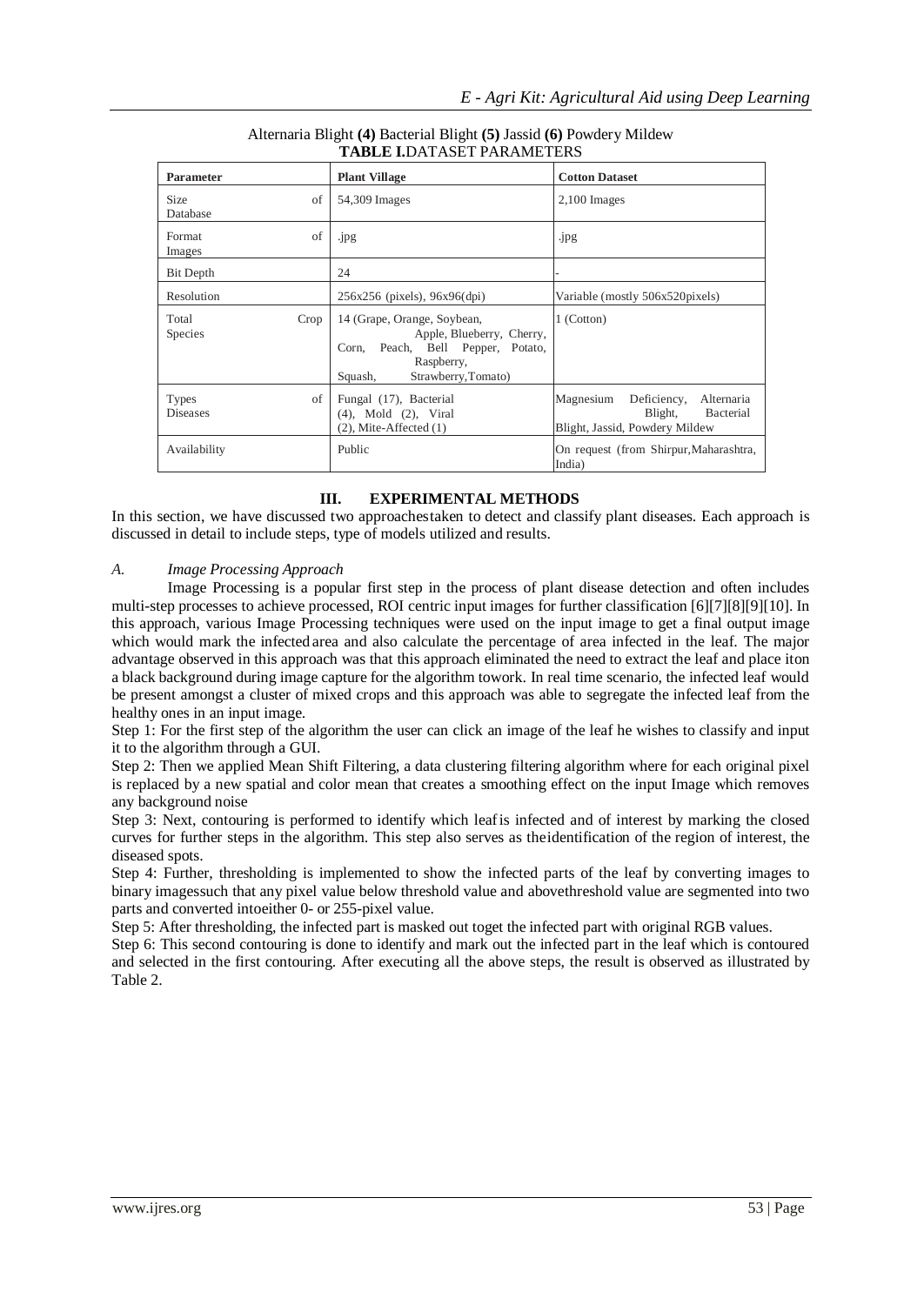

Fig. 3. a) Input Image b) Mean shift Filter c) Contouring d) Thresholding e)Masking f) Final Contouring

| Input                         | Output     |
|-------------------------------|------------|
| Perimeter                     | 589.99     |
| Total Area                    | 15707.00   |
| <b>Infected Area</b>          | 4200.50    |
| Infected<br>Percentage<br>(%) | Area 26.74 |

# TABLE II. IMAGE PROCESSING RESULT:

# *1) GrabCut Algorithm*

GrabCut is an image processing algorithm designed byCarsten Rother, Vladimir Kolmogorov & Andrew Blake from Microsoft Research Cambridge, UK [4]. It provides amore optimized algorithm for foreground extraction (leaf image) while discarding noisy background in the process. The reason for choosing grabcut algorithm is that it is more optimized and thus gives better background elimination results than the previous multistep approach. The working of the algorithm can be explained as following: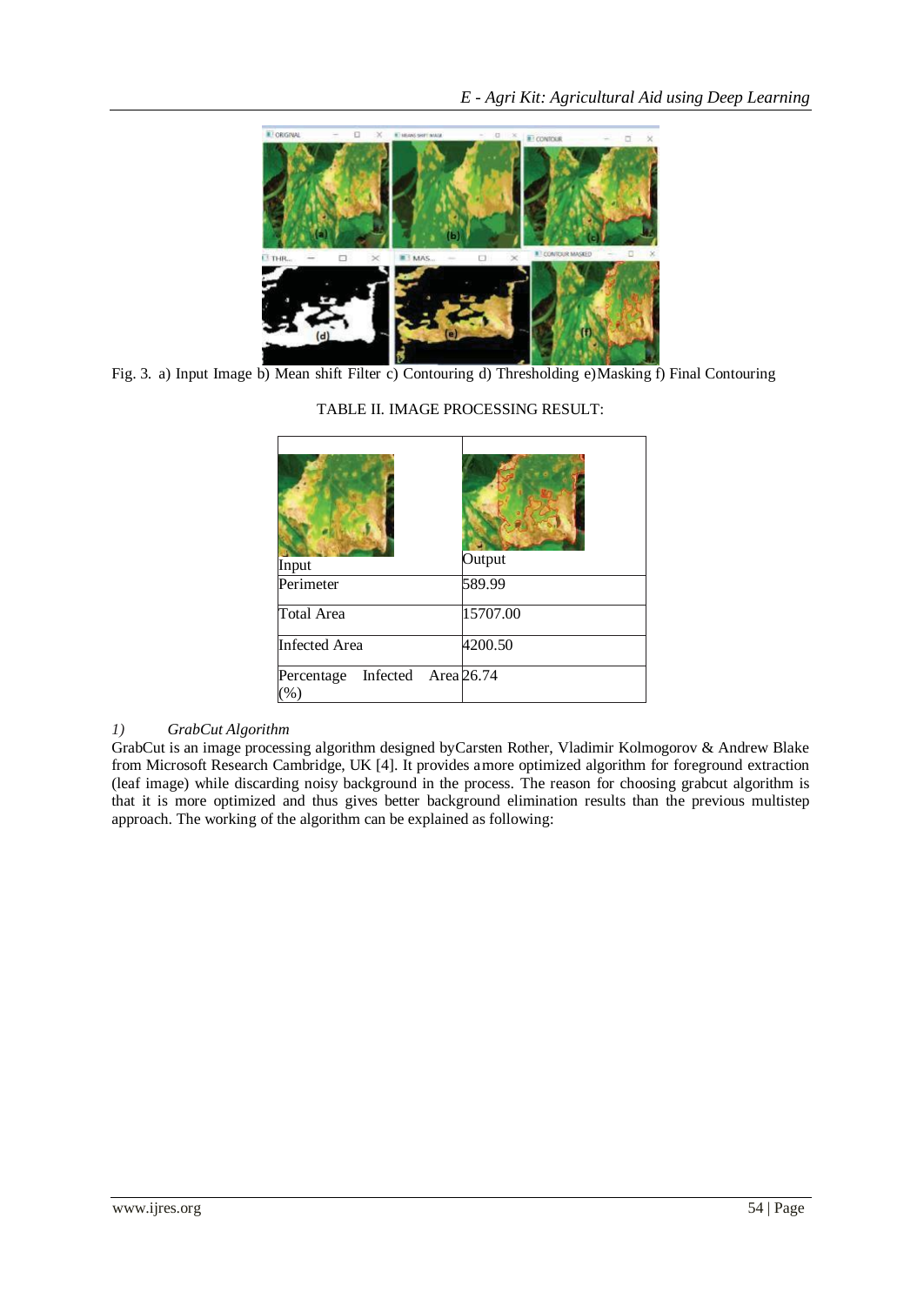

Fig. 4. Flowchart for GrabCut algorithm

1) After selecting the image for extraction, the user is required to mark out a rectangle selecting the region/object of interest (ROI) where everything outside the rectangle is taken asbackground.

2) The computer labels the pixels as "foreground" and "background" pixels which is also known as hardlabelling.

3) After labelling, a Gaussian Mixture Model (GMM) is applied on the foreground and background. GMM learns and tries to label unknown pixels inside the rectangle as eitherprobably foreground or background according to hard-labelled pixels and color statistic which is similar to clustering.

4) Using this pixel distribution, a graph is created where pixels are denoted as nodes. Additionally, 2 nodes are added, namely: Source node and Sink node such that every foreground pixel is connected to source node and every background pixel isconnected to sink node.

5) The weight of the edges connecting pixels to source nodeis calculated as the probability of the pixel being a part of the foreground or the background.

6) The weight of the edges connecting two pixels is defined by pixel similarity such that if there is a small difference in pixelcolor the weight will be high.

7) Using a min-cut algorithm on the graph, the graph is cut into separate source node and sink node using minimum cost function where the cost function is sum of all the edges that are cut.

8) After the cut, nodes (pixels) connected to source node are labelled as foreground and nodes(pixels) connected to sink nodebecomes background.

9) This algorithm is applied till the classification converges and we get the final leaf image as shown in Figure 5.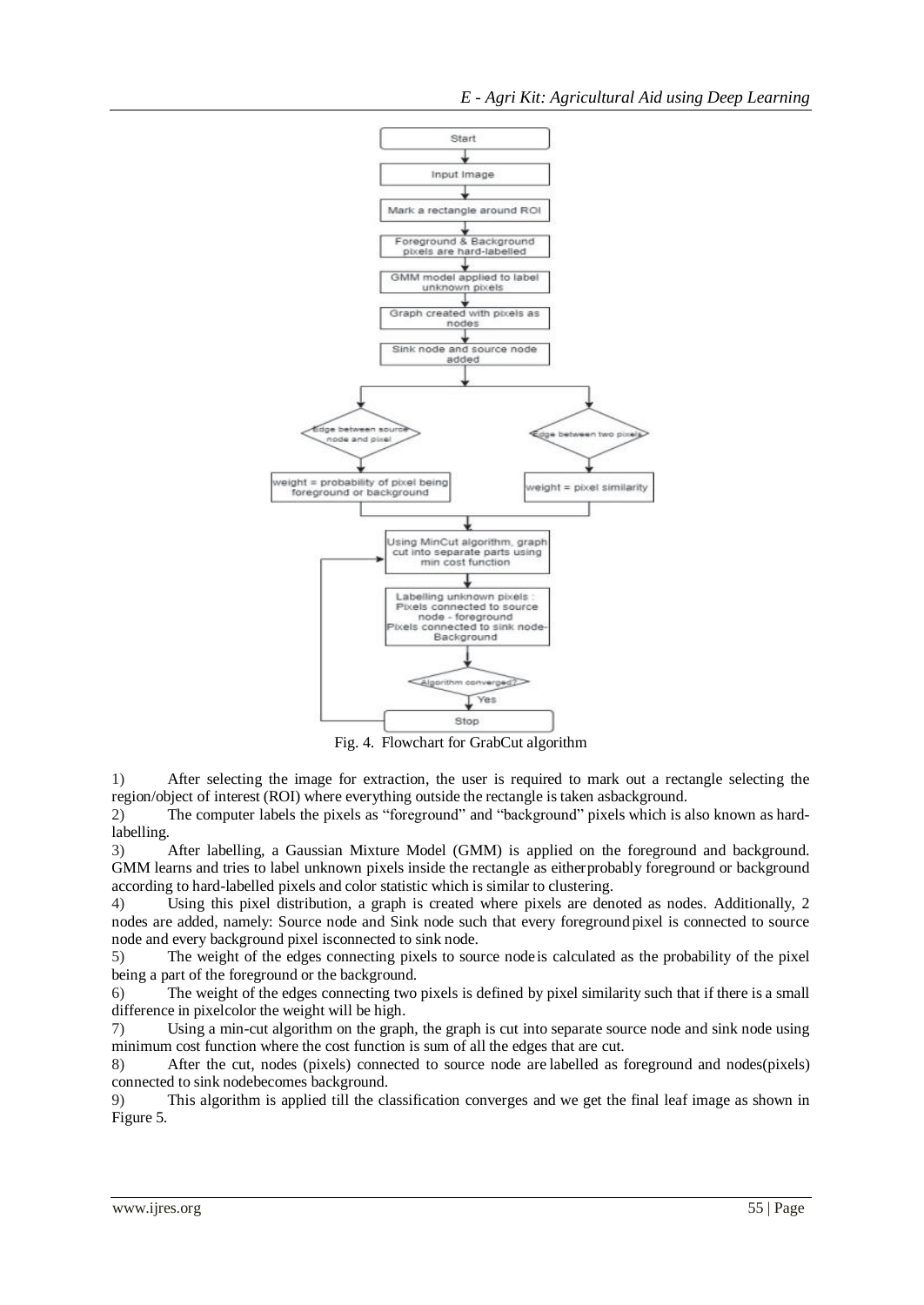

Fig. 5. a) Grab Cut Algorithm on healthy Cotton leaf b) Grab cut algorithm onMagnesium deficiency leaf

GrabCut algorithm provides an excellent method forbackground elimination as a preliminary preprocessing step for classification of disease. Automating the selection of the ROI using the rectangle instead of a user input can increase theefficiency and will allow background elimination on datasets with large number of leaf images

# *B. Deep Learning Approach*

# *1) CNN Model*

In the Deep Learning [13][14] Approach, we decided to take a subset of the PlantVillage dataset along with the cotton dataset to train and test the CNN model. The input image is fed into this model, which initially took a portionof the PlantVillage and Cotton Dataset, with a training - validation split of 70-30, therefore getting 4200 images fortraining and 1800 images for validation.

A CNN (Convolutional Neural Network) is a deeplearning model that takes inputs which are assigned weights depending on various features [11][15]. CNN is awidely used neural network for image-based datasets.



Our CNN model consists of 4 main convolutional layers with 32, 64, 128, 128 filters consecutively, each followed by a ReLU activation function, max pooling and dropout layer as seen in Figure 6. This set of convolutionallayers is followed by a flatten and then a dense layer which is finally followed by the softmax activation function that tells us which class has the maximum probability. ReLU [12] is defined by the equation: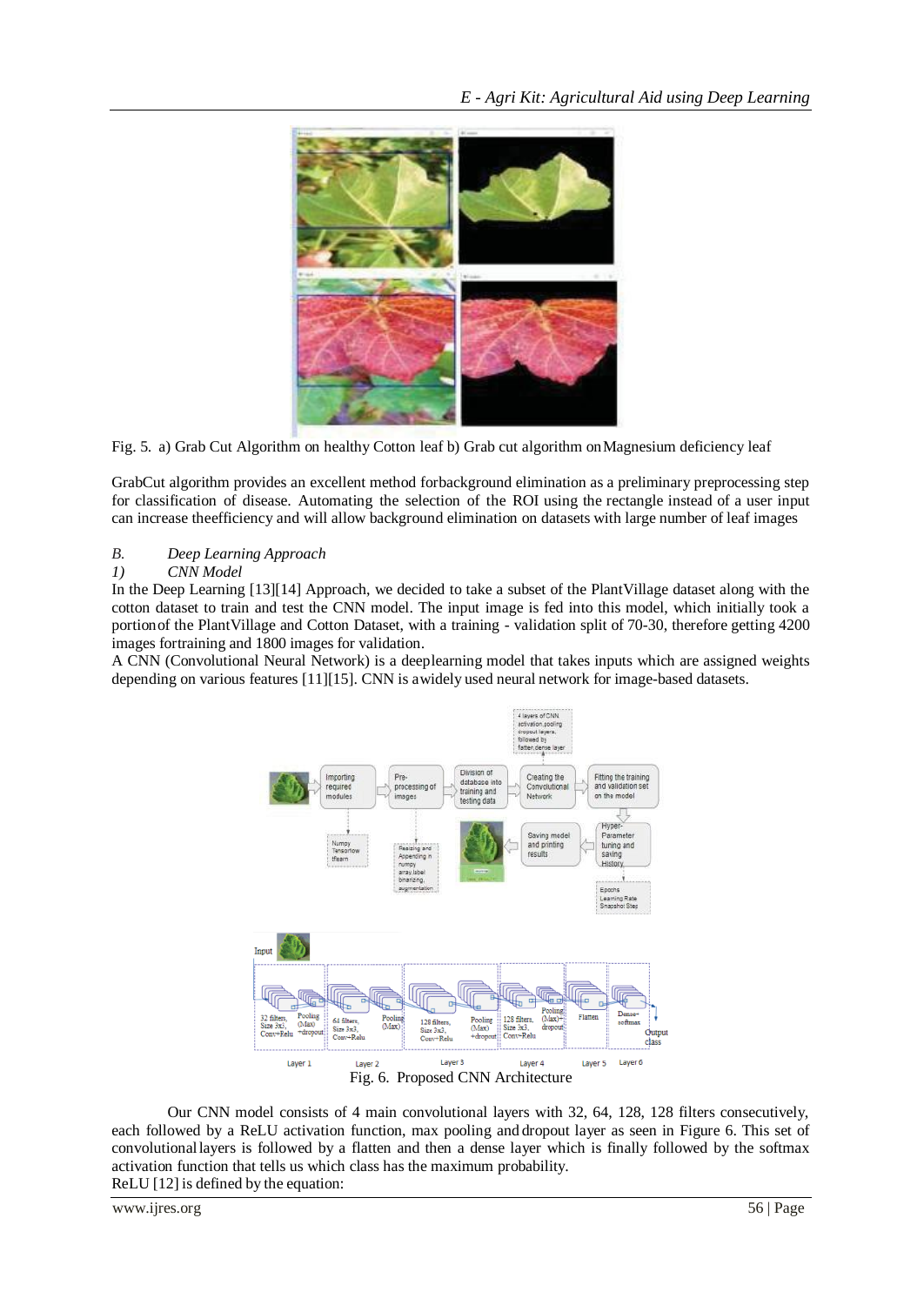# $y = max(0,x)$  (1)

And is the most commonly used activation function. It is a piecewise linear function which makes it a real valuedfunction composed of straight-lined sections.

Softmax Activation function returns a probability distribution over the target classes in a multiclass classification problem (like in our case). Softmax activation function forces the values of output neurons to take values between zero and one, so they can represent probability scores.

The parameters used in our model are as follows:

● Dropout Rate: Dropout rate is a regularization technique that is used to reduce overfitting data. Our model has a dropout rate of 0.25 which means that 25% of the neurons is dropped.

Adam Optimizer: Adam Optimizer is used to minimize the loss due to stochastic gradient descent. Adam optimizer has these parameters: Learning Rate, Beta 1, Beta 2 and amsgrad.

Learning Rate: The amount by which the weightsare updated during training is called learning rate. The learning rate used by the regression function is 0.001.

 Loss Function: Loss function is used to calculate loss Binary Cross entropy after binarizing the labels. The function is given as:

 $CE = -( \text{ylog}(p) + (1 - \text{y}) \text{log}(1 - p))$  (2)

where,

 $CE = Cross Entropy$ ,

 $y = binary indicator (0 or 1) of class label.$ 

*2) Transfer Learning – ResNet*

ResNet follows VGG's full 3×3 convolutional layer design. The residual block has two 3×3 convolutional layers with the same number of output channels. Each convolutional layer is followed by a batch normalization layer and a ReLU activation function. With the help of residual blocks, we can increase the number of hidden layers as much as required without worrying about the vanishing exploding gradients problem.

In ResNet, the module creates a direct path between the input and output to the module implying an identity mapping and the added layer just needs to learn the features on top of already available input. Since the added layer is learning only the residual, the whole module is called the residual module.

*3) Transfer Learning – Inception v3*

Inception-v3 is a convolutional neural network that is 48 layers deep. We can load a pre-trained version of the network trained on more than a million images from the ImageNet database and can also classify new images. Instead of choosing between tasks like convolution, max pooling and sub tasks like convolution with 1x1, 3x3 or 5x5 filter size, Inception model allows it perform these tasks together and stacks the output as shown. Inception v3 consists of two parts - The first part consists of feature extraction with a convolutional neural network while the second part consists of classification with fully-connected and softmax layers.

*4) Reasons for choosing CNN*

| Feature          | <b>CNN</b>                    | <b>ResNet</b>                     | Inception v3                                     |
|------------------|-------------------------------|-----------------------------------|--------------------------------------------------|
| Number of Layers | (Conv layers)                 | 50                                | 48                                               |
| Number of Epochs | 20                            | 20                                |                                                  |
| Accuracy         | 97.94%                        | 87%                               | 81.28%                                           |
| $_{\text{Loss}}$ | 9.6%<br>(Binary CrossEntropy) | 48.2%<br>(Categorical<br>Entropy) | 70.4%<br>Cross (Categorical<br>Cross<br>Entropy) |

TABLE III. COMPARISON BETWEEN CNN, RESNET AND INCEPTIONV3

Table 3 shows the comparison between CNN, ResNet and Inceptionv3 based on the number of layers, epochs, accuracy and loss obtained. The models were implemented on Google Colab and due to resource limitations, only a certain number of epochs could be executed. Inceptionv3 usually gives a good accuracy but is computationally demanding, hence only 5 epochs were executed. As we can see from the table, our CNN model gives the best accuracy and least loss out of the 3 models with 20 epochs, hence we decided to integrate it with the application.

### *C. Android Integration*

Figure 7 provides an overview of our application. The model of our application has three parts: user, server and the application code that connects the user and the server.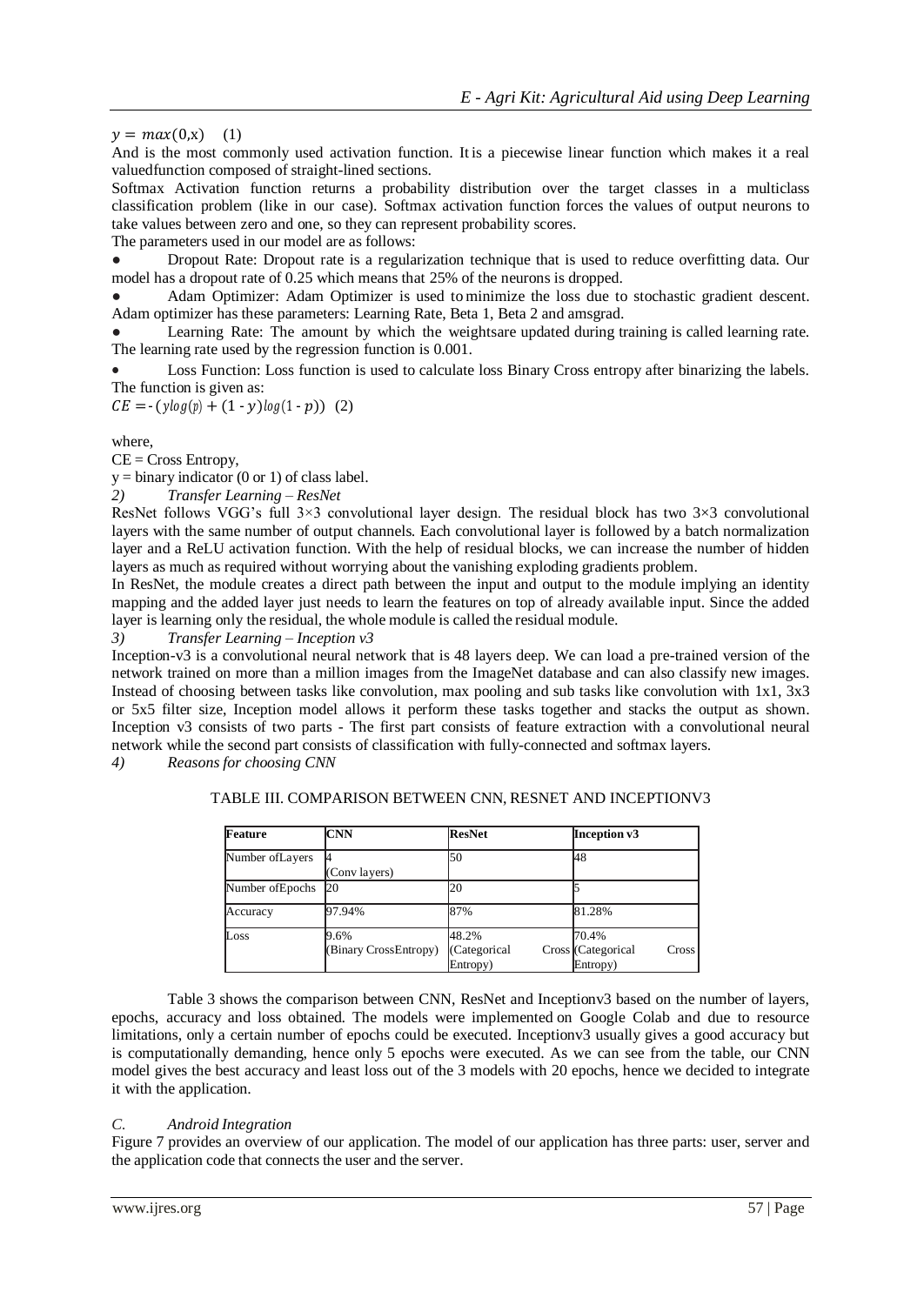

Fig. 7. Application architecture

1) The user takes images or selects previously existing images to upload to the image through our application. The application encodes the selected image in a string of base64 characters and sends it to the server.<br>2)

2) The server decodes the image, reshapes it, converts it into a numpy array, loads our model and feeds the arrayinto the model.

The class label is then extracted from a JSON file that holds all class names uploaded to the server by matching the class numbers from the model. The class label is packed into a string variable and sent back to the application to be displayed to the user. The client server model here is deployed using Retrofit and Flask modules.

The Retrofit and Flask combination help in the easy integration of the application that is written in Java, and the deep learning model, which is coded in Python. The client and server APIs useretrofit instances to call the IP addresses inside the application.

We have used two Retrofit instances: one to reference our local server and the other to call the OpenWeatherMap API. Theserver API collects server responses and displays them to the user.

# **IV. RESULT AND DISCUSSION**

*A. Image Processing Approach*

This approach works best as a preprocessing technique and is able to identify only the visible disease spots. For earlier diagnosis, using more sophisticated methods like deep learning approach would be beneficial where image processing techniques can help with the preprocessing like removing background noise and segmentation.

#### *B. CNN Results*

After fitting into the CNN model, the outputs of the intermediate layers for a given input leaf image, were visualized. Some of them are shown in table 4:



### TABLE IV.VISUALIZATION OF CNN LAYERS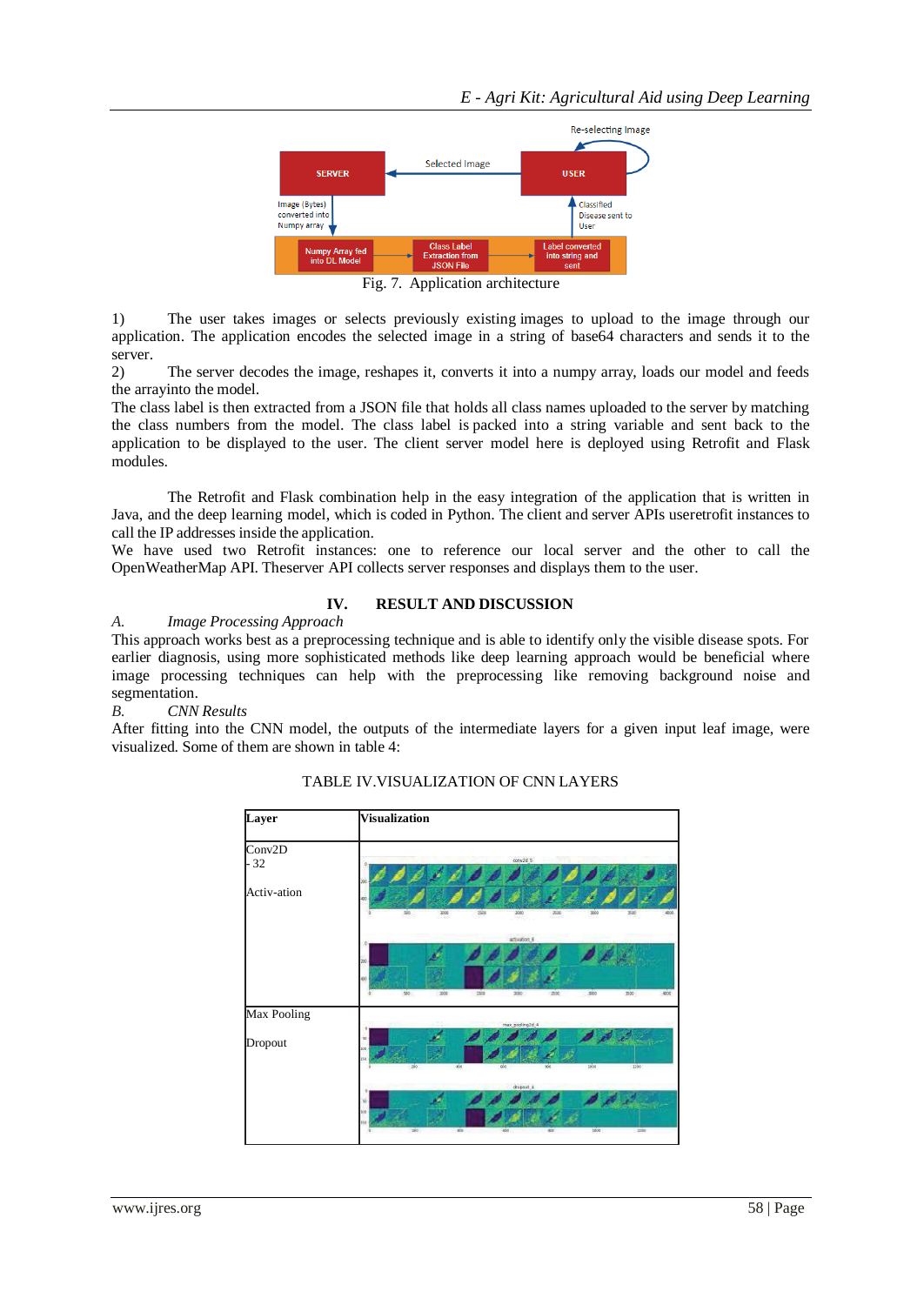

Figures 8 shows the training, validation accuracy and loss respectively for the dataset, after it is applied to the CNN model. The trends shown in the figures are quite satisfactory as both training and validation loss is decreasing over the number of epochs while the accuracies of both the sets are increasing. The increase is somewhat uniform, however, there are fluctuations, which are not desirable. Despite the resource limitations, we got a good validation accuracy.



Fig. 8. Training, Validation Accuracy and Loss

# *C. Android Integration*

The steps of the application are as follows:

*1) Starting up the application:* The application starts up with the display of the logo and the title.

*2) Choice of language:* The application provides a choice of language as we recognize the needs of farmers, the majority of who cannot read or converse in English. The Indian languages the app offers are Hindi, Punjabiand Marathi.

*3) Instructions:* The instructions provide a clearpicture to the farmers on how to operate the application. There are 4 basic steps: taking a picture or selecting one from the gallery, getting solutions and using other agro solutions, such as the fertilizer calculator and the weather forecast.

*4) Login:* The Login screen requires the user to enter their phone number and password. The password cannot be less than 5 characters.

*5) Home Screen:* The home screen consists of the basic functionalities the application has to offer. It allows the user to either start the process of disease detection or choose among the calculator and the weather options.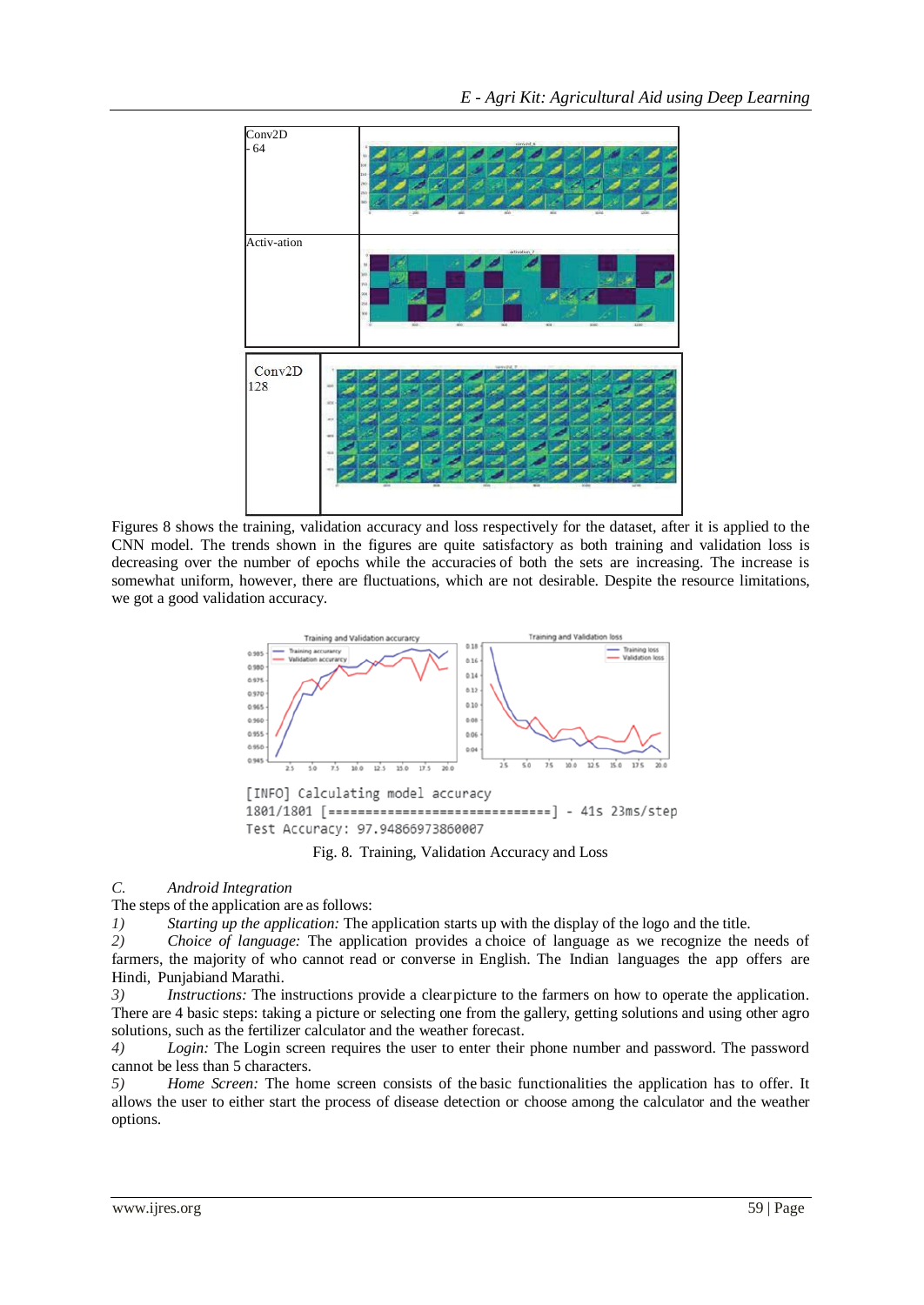

Fig. 9. Application Screens

*6) Image selection:* The image to be selected for disease detection can be either taken on the spot or from the user's camera roll or gallery. Both options are listed to the users usinga dialog box.

1. If the "Take Photo" option is selected, the user cantake a photo, confirm it or retake the photo as many times as they may like. Once chosen, the photo becomes the new thumbnail for the users to understand what photo they have chosen.

2. If the "Choose from Gallery" option is chosen, the user can scroll in his gallery and choose the required image. Here too, the thumbnail displays the selected image.

*7) Uploading and getting results:* Once the photo is selected, the user can click on the "Upload Image" button to upload it to the server. The server sends a "Upload Done!" toaston successful uploading to the server. The disease is then displayed and the users can choose to see symptoms, causesand other details by clicking on buttons.<br> $8)$  W

*8) Weather:* The application provides a 7-day weather forecast to its users. It provides information on the wind, cloudiness, humidity, pressure and the time of sunrise and sunset. There are also graphs of the past week's temperature, wind, rain and snow. The app initially takes the user's location to accurately extract values for the above mentioned, the user also has the option to search for a specific location.

*9) Fertilizer Calculator:* The fertilizer calculator functionality of the application allows users to choose the type of crop they are seeking advice for and insert the number of hectares their plot is of. The calculator then provides the user with the DAP, MOP and Urea values the crop requires in kgs.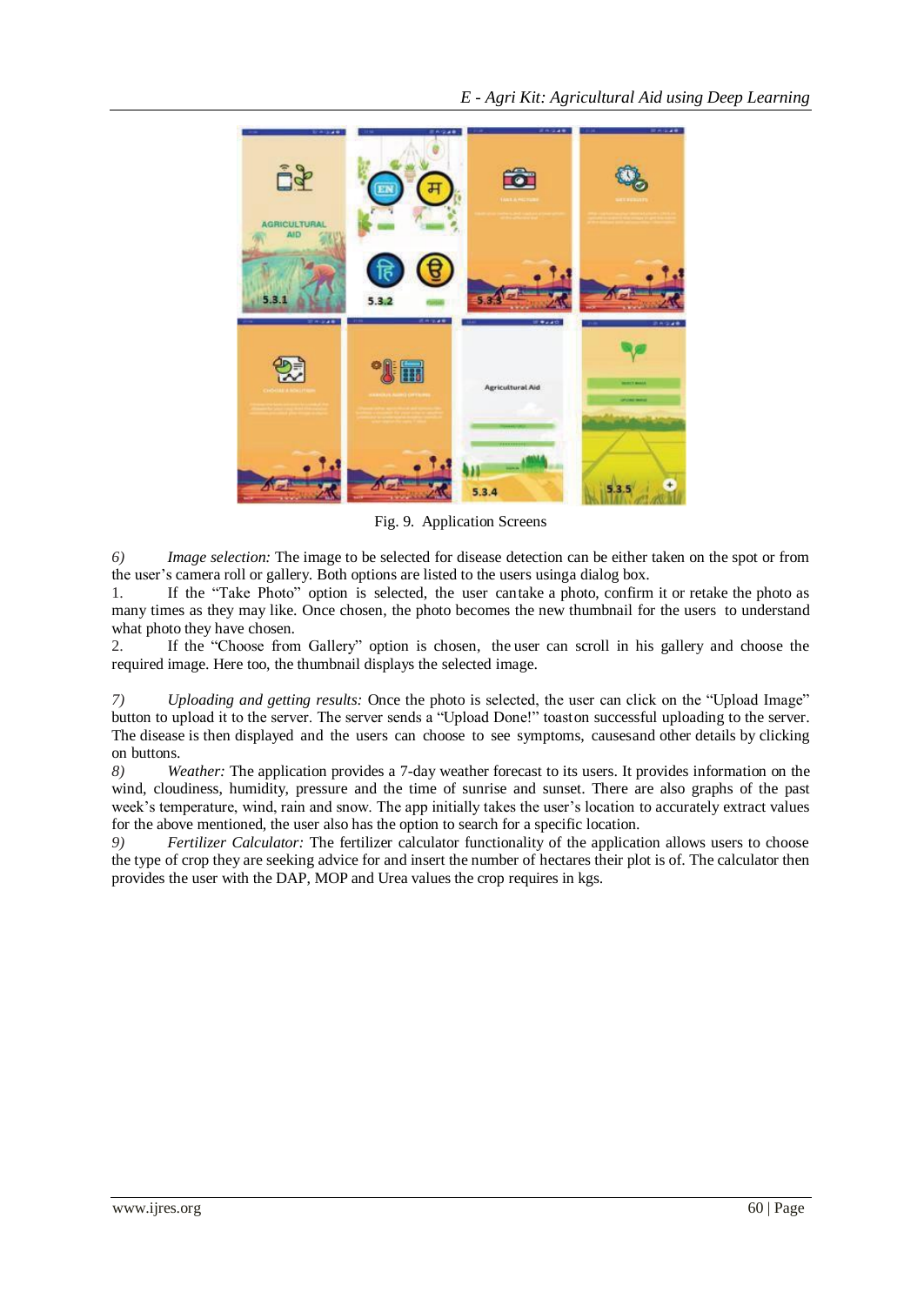

Fig. 10. Plant Disease Detection



Fig. 11. Additional features

#### **V. CONCLUSION AND FUTURE WORK**

During our analysis, we have understood the need for efficient plant disease identification  $\&$ classification algorithms and prevention methods. Due to a large number of crops and diseases available, it is crucial that the detection system should be able to adapt to the changing variables and trends. Hence, Machine learning and Deep learning approaches were employed for this project whichensures that the code trains itself against as many possiblenumbers of different crops and diseases as possible.

The paper consists of an android application covering plant disease detection and other functionalities such as language translation, weather forecasting and fertilizer calculator. With this application we aim to provide aid in the unprecedented agricultural activities and ensure a healthy plant. Through our thorough literature review and robust implementation, we have tried several approaches as discussed above and chosen the bestmodel- CNN with accuracy of 97.94 using 20 epochs. We have also tested our application on cotton dataset and performed realtime analysis on a diseased tomato crop to ensure our model does not overfit and